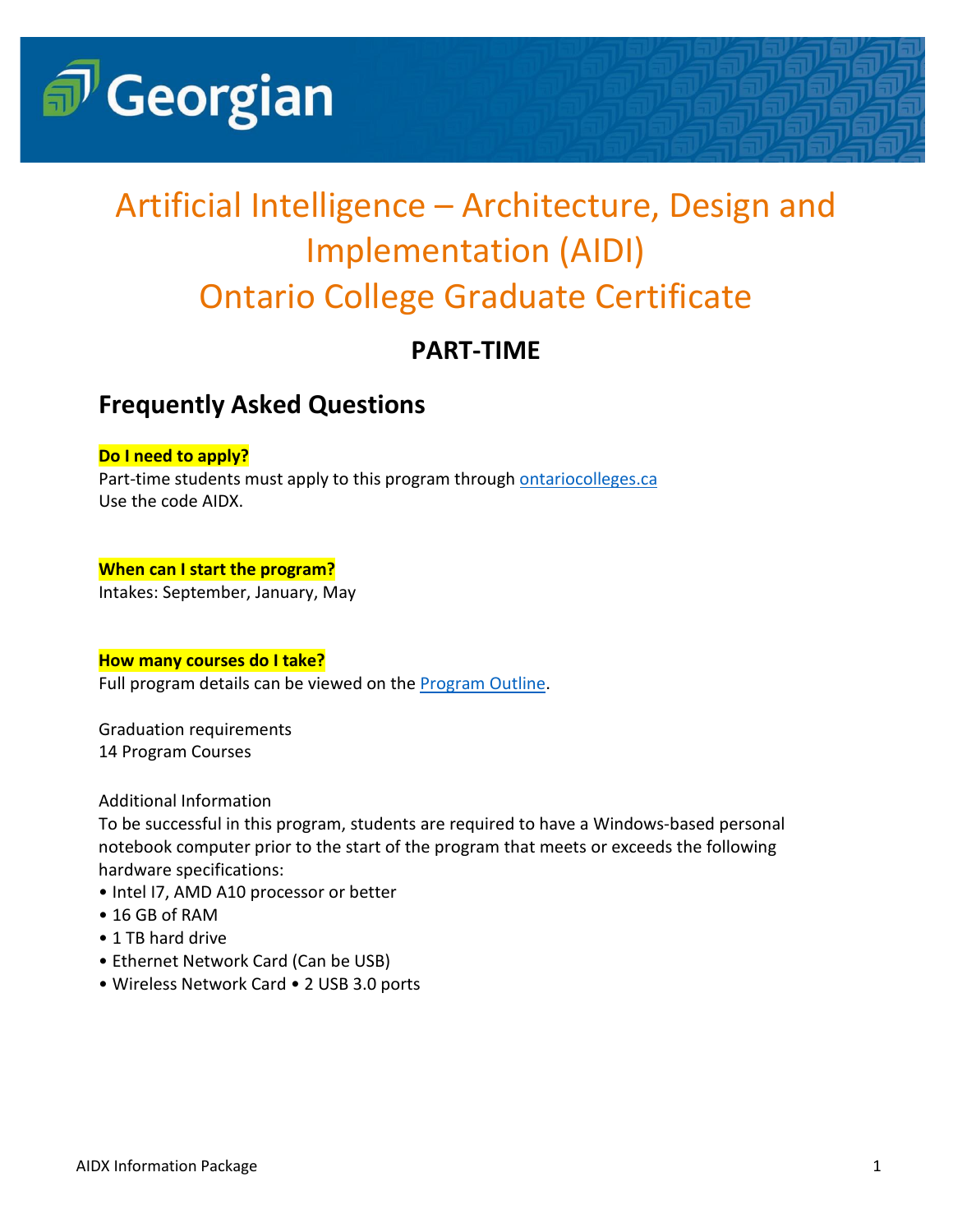#### **How do I know which courses to take?**

We have set a schedule up for you - review the DELIVERY SCHEDULE posted on the program page: [https://www.georgiancollege.ca/academics/part-time-studies/programs/artificial-intelligence-architecture](https://www.georgiancollege.ca/academics/part-time-studies/programs/artificial-intelligence-architecture-design-and-implementation-aidi/)[design-and-implementation-aidi/](https://www.georgiancollege.ca/academics/part-time-studies/programs/artificial-intelligence-architecture-design-and-implementation-aidi/)



#### **How long will it take to complete the certificate?**

This varies depending on how many courses you take each semester. Total courses: 14

3 courses per semester: finish in 5 semesters (just under 2 years) Example: Fall – Winter – Summer – Fall – Winter

2 courses per semester: finish in 7 semesters or 2.5 years Example: Fall – Winter – Summer – Fall -Winter – Summer – Fall

Don't forget to look into a Credit Transfer/Prior Learning Recognition evaluation of your past education and experience for fast tracking through the program. <https://www.georgiancollege.ca/admissions/credit-transfer/>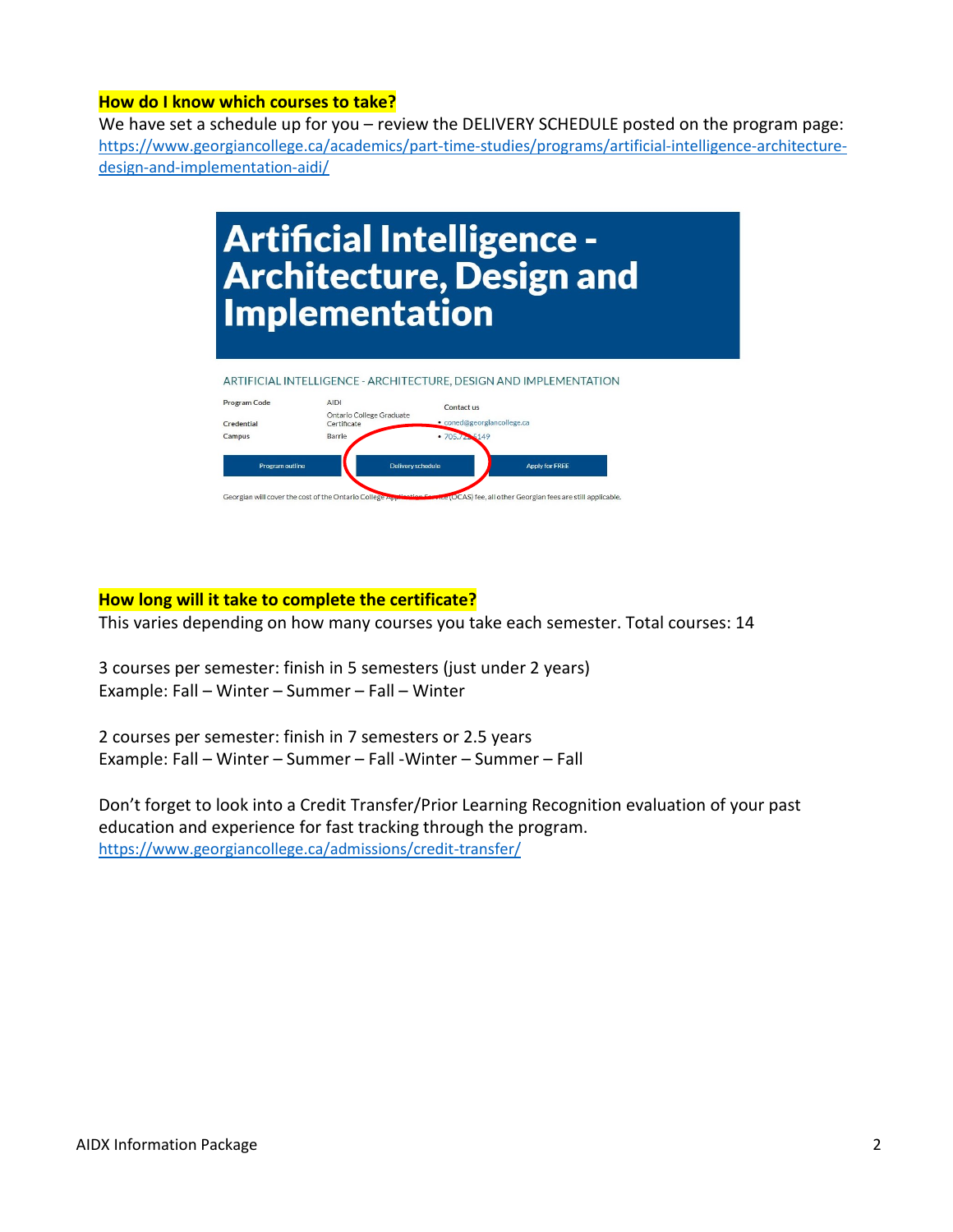#### **What is the cost of the program?**

There is no program fee when studying part-time.

As a part-time student, you can take 1, 2 or 3 courses at a time in any given semester.

Payment is per course, as you register.

The course fees change year-to-year and course to course. The best source for accurate fees is to check the website:

[https://www.georgiancollege.ca/academics/part-time-studies/programs/artificial-intelligence](https://www.georgiancollege.ca/academics/part-time-studies/programs/artificial-intelligence-architecture-design-and-implementation-aidi/)[architecture-design-and-implementation-aidi/](https://www.georgiancollege.ca/academics/part-time-studies/programs/artificial-intelligence-architecture-design-and-implementation-aidi/)

See screenshot below.

## **Artificial Intelligence -Architecture, Design and Implementation**

#### ARTIFICIAL INTELLIGENCE - ARCHITECTURE, DESIGN AND IMPLEMENTATION

| Program outline |                                         | Delivery schedule | Apply for FREE             |  |  |
|-----------------|-----------------------------------------|-------------------|----------------------------|--|--|
| Campus          | Barrie                                  | •705.722.5149     |                            |  |  |
| Credential      | Ontario College Graduate<br>Certificate |                   | · coned@georgiancollege.ca |  |  |
| Program Code    | <b>AIDI</b>                             | Contact us        |                            |  |  |

Georgian will cover the cost of the Ontario College Application Service (OCAS) fee, all other Georgian fees are still applicable

| <b>CURRENT COURSE OFFERINGS</b> |                 |                    |             |  |  |  |
|---------------------------------|-----------------|--------------------|-------------|--|--|--|
| <sup>*</sup> COURSE TITLE       | COURSE CODE     | ONLINE EQUIVALENTS | · MANDATORY |  |  |  |
| AI Algorithms and Mathematics   | AIDI1000        |                    |             |  |  |  |
| <b>Al for Decision Making</b>   | AIDI1005        |                    |             |  |  |  |
| AI Infrastructure and Arch.     | AIDI1006        |                    |             |  |  |  |
| Al Project                      | AIDI1011        |                    |             |  |  |  |
| Al Robotics and Automation      | AIDI1012        |                    |             |  |  |  |
| Conversational AI               | AIDI1001        |                    |             |  |  |  |
| Data Manipulation Techniques    | <b>BDAT1000</b> |                    |             |  |  |  |
| <b>Emerging AI Technologies</b> | AIDI1010        |                    |             |  |  |  |
|                                 |                 |                    |             |  |  |  |

Click on Course name to view fees and schedule